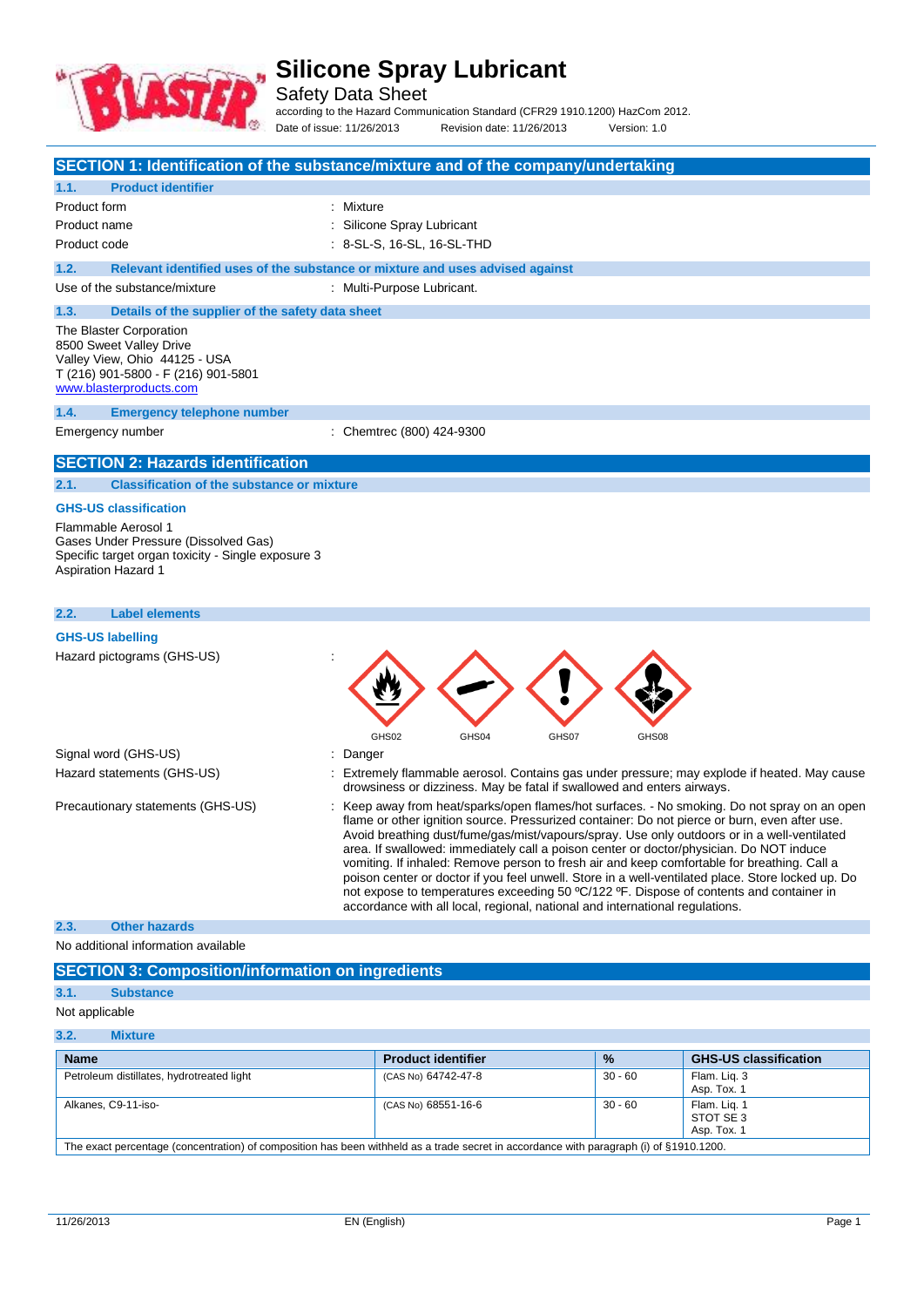## Safety Data Sheet

according to the Hazard Communication Standard (CFR29 1910.1200) HazCom 2012.

| <b>SECTION 4: First aid measures</b>                                |                                                                                                                                                                                             |
|---------------------------------------------------------------------|---------------------------------------------------------------------------------------------------------------------------------------------------------------------------------------------|
| <b>Description of first aid measures</b><br>4.1.                    |                                                                                                                                                                                             |
| First-aid measures after inhalation                                 | : If breathing is difficult, remove victim to fresh air and keep at rest in a position comfortable for<br>breathing. Get medical advice/attention if you feel unwell.                       |
| First-aid measures after skin contact                               | : In case of contact, immediately flush skin with plenty of water. Call a physician if irritation<br>develops and persists.                                                                 |
| First-aid measures after eye contact                                | : In case of contact, immediately flush eyes with plenty of water for at least 15 minutes. If easy to<br>do, remove contact lenses, if worn. If irritation persists, get medical attention. |
| First-aid measures after ingestion                                  | : If swallowed, do NOT induce vomiting unless directed to do so by medical personnel. Never give<br>anything by mouth to an unconscious person. Get immediate medical advice/attention.     |
| 4.2.<br>Most important symptoms and effects, both acute and delayed |                                                                                                                                                                                             |
| Symptoms/injuries after inhalation                                  | : Vapours may cause drowsiness and dizziness. May cause respiratory tract irritation.                                                                                                       |
| Symptoms/injuries after skin contact                                | : May cause skin irritation. Symptoms may include redness, drying, defatting and cracking of the<br>skin.                                                                                   |
| Symptoms/injuries after eye contact                                 | : May cause eye irritation. Symptoms may include discomfort or pain, excess blinking and tear<br>production, with possible redness and swelling.                                            |
| Symptoms/injuries after ingestion                                   | : May be fatal if swallowed and enters airways. May cause stomach distress, nausea or vomiting.<br>This product may be aspirated into the lungs and cause chemical pneumonitis.             |

#### **4.3. Indication of any immediate medical attention and special treatment needed**

Symptoms may not appear immediately. In case of accident or if you feel unwell, seek medical advice immediately (show the label or SDS where possible).

|             | <b>SECTION 5: Firefighting measures</b>               |                                                                                                                       |
|-------------|-------------------------------------------------------|-----------------------------------------------------------------------------------------------------------------------|
| 5.1.        | <b>Extinguishing media</b>                            |                                                                                                                       |
|             | Suitable extinguishing media                          | : Carbon dioxide, dry chemical, halons, foam.                                                                         |
|             | Unsuitable extinguishing media                        | : None known.                                                                                                         |
| 5.2.        | Special hazards arising from the substance or mixture |                                                                                                                       |
| Fire hazard |                                                       | : Products of combustion may include, and are not limited to: oxides of carbon. Extremely<br>flammable aerosol.       |
|             | Explosion hazard                                      | : Heat may build pressure, rupturing closed containers, spreading fire and increasing risk of burns<br>and injuries.  |
| 5.3.        | <b>Advice for firefighters</b>                        |                                                                                                                       |
|             | Firefighting instructions                             | : Cool closed containers exposed to fire with water.                                                                  |
|             | Protection during firefighting                        | : Keep upwind of fire. Wear full fire fighting turn-out gear (full Bunker gear) and respiratory<br>protection (SCBA). |

|                 | <b>SECTION 6: Accidental release measures</b>                       |                                                                                                                                                                                                                                                              |
|-----------------|---------------------------------------------------------------------|--------------------------------------------------------------------------------------------------------------------------------------------------------------------------------------------------------------------------------------------------------------|
| 6.1.            | Personal precautions, protective equipment and emergency procedures |                                                                                                                                                                                                                                                              |
| 6.1.1.          | For non-emergency personnel                                         |                                                                                                                                                                                                                                                              |
|                 | Protective equipment                                                | : Use personal protection recommended in Section 8. Isolate the hazard area and deny entry to<br>unnecessary and unprotected personnel.                                                                                                                      |
| 6.1.2.          | For emergency responders                                            |                                                                                                                                                                                                                                                              |
|                 | No additional information available                                 |                                                                                                                                                                                                                                                              |
| 6.2.            | Methods and material for containment and cleaning up                |                                                                                                                                                                                                                                                              |
| For containment |                                                                     | : Eliminate sources of ignition. Contain and/or absorb spill with inert material (e.g. sand,<br>vermiculite), then place in a suitable container. Do not flush to sewer or allow to enter waterways.<br>Use appropriate Personal Protective Equipment (PPE). |
|                 | Methods for cleaning up                                             | : Scoop up material and place in a disposal container. Vapours may be heavier than air and may<br>travel along the ground to a distant ignition source and flash back. Provide ventilation.                                                                  |
| 6.3.            | <b>Reference to other sections</b>                                  |                                                                                                                                                                                                                                                              |

See section 8 for further information on protective clothing and equipment and section 13 for advice on waste disposal.

|                  | <b>SECTION 7: Handling and storage</b> |                                                                                                                                                                                                                                                                                                                                                                                                                                                                                               |
|------------------|----------------------------------------|-----------------------------------------------------------------------------------------------------------------------------------------------------------------------------------------------------------------------------------------------------------------------------------------------------------------------------------------------------------------------------------------------------------------------------------------------------------------------------------------------|
| 7.1.             | <b>Precautions for safe handling</b>   |                                                                                                                                                                                                                                                                                                                                                                                                                                                                                               |
|                  | Precautions for safe handling          | : Avoid contact with skin and eyes. Do not swallow. Avoid breathing gas, fumes, vapour or spray.<br>When using do not eat, drink or smoke. Do not spray on an open flame or other ignition source.<br>Obtain special instructions before use. Do not handle until all safety precautions have been read<br>and understood. Use only outdoors or in a well-ventilated area. Keep away from sources of<br>ignition. - No smoking. Pressurized container: Do not pierce or burn, even after use. |
| Hygiene measures |                                        | : Wash hands before eating, drinking, or smoking. Launder contaminated clothing before reuse.                                                                                                                                                                                                                                                                                                                                                                                                 |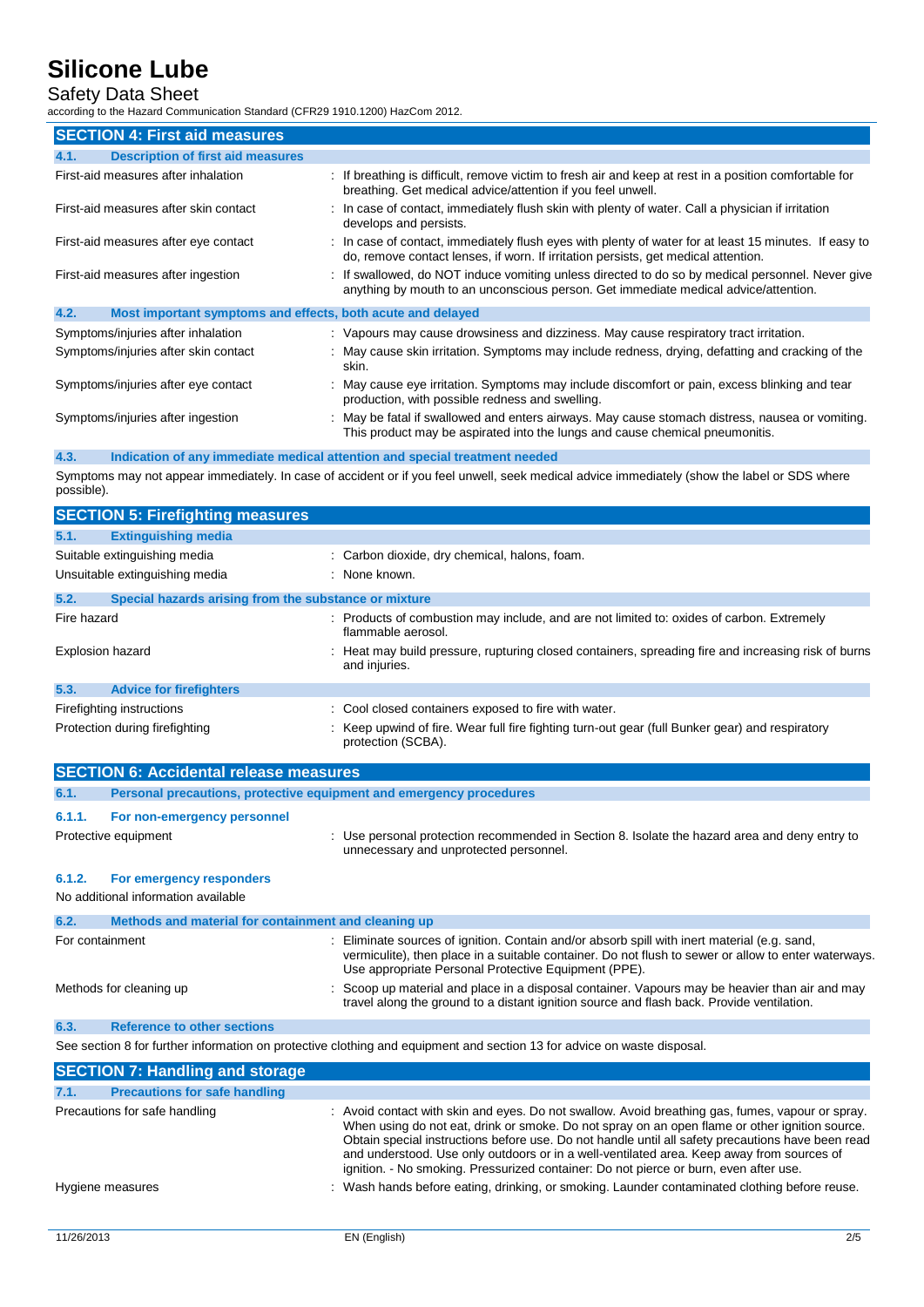### Safety Data Sheet

according to the Hazard Communication Standard (CFR29 1910.1200) HazCom 2012.

| 7.2.         | Conditions for safe storage, including any incompatibilities |                                                                                                                                                                                                          |
|--------------|--------------------------------------------------------------|----------------------------------------------------------------------------------------------------------------------------------------------------------------------------------------------------------|
|              | Technical measures                                           | : Proper grounding procedures to avoid static electricity should be followed.                                                                                                                            |
|              | Storage conditions                                           | $\therefore$ Keep locked up and out of reach of children. Do not expose to temperatures exceeding 50 $\degree$ C/<br>122°F. Store away from direct sunlight or other heat sources. Store in a dry place. |
| Storage area |                                                              | : Store in a well-ventilated place.                                                                                                                                                                      |
|              | $Consider \sim$                                              |                                                                                                                                                                                                          |

#### **7.3. Specific end use(s)**

Not available.

### **SECTION 8: Exposure controls/personal protection**

### **8.1. Control parameters**

| Petroleum distillates, hydrotreated light (64742-47-8) |                                |                                                                                                                                                                                                                                                                                                   |                                                                                                 |  |  |
|--------------------------------------------------------|--------------------------------|---------------------------------------------------------------------------------------------------------------------------------------------------------------------------------------------------------------------------------------------------------------------------------------------------|-------------------------------------------------------------------------------------------------|--|--|
| USA ACGIH                                              | ACGIH TWA (mg/m <sup>3</sup> ) |                                                                                                                                                                                                                                                                                                   | $200$ mg/m <sup>3</sup>                                                                         |  |  |
| USA OSHA                                               | OSHA PEL (TWA) (ppm)           |                                                                                                                                                                                                                                                                                                   | $100$ ppm                                                                                       |  |  |
| 8.2.<br><b>Exposure controls</b>                       |                                |                                                                                                                                                                                                                                                                                                   |                                                                                                 |  |  |
| Appropriate engineering controls                       |                                | recommended exposure limits.                                                                                                                                                                                                                                                                      | : Use ventilation adequate to keep exposures (airborne levels of dust, fume, vapor, etc.) below |  |  |
| Hand protection                                        |                                | : Wear chemically resistant protective gloves.                                                                                                                                                                                                                                                    |                                                                                                 |  |  |
| Eye protection                                         |                                | : Safety glasses or goggles are recommended when using product.                                                                                                                                                                                                                                   |                                                                                                 |  |  |
| Skin and body protection                               |                                | : Wear suitable protective clothing.                                                                                                                                                                                                                                                              |                                                                                                 |  |  |
| Respiratory protection                                 |                                | : A NIOSH approved respirator is recommended in poorly ventilated areas or when permissible<br>exposure limits may be exceeded. Respirator selection must be based on known or anticipated<br>exposure levels, the hazards of the product and the safe working limits of the selected respirator. |                                                                                                 |  |  |
| Environmental exposure controls                        |                                | : Maintain levels below Community environmental protection thresholds.                                                                                                                                                                                                                            |                                                                                                 |  |  |
| Other information                                      |                                | : Do not eat, smoke or drink where material is handled, processed or stored. Wash hands carefully<br>before eating or smoking. Handle according to established industrial hygiene and safety<br>practices.                                                                                        |                                                                                                 |  |  |

### **SECTION 9: Physical and chemical properties**

| Information on basic physical and chemical properties<br>9.1. |                           |
|---------------------------------------------------------------|---------------------------|
| Physical state                                                | : Gas/Pressurized Liquid. |
| Appearance                                                    | Clear liquid.             |
| Colour                                                        | : Clear.                  |
| Odour                                                         | Mild aliphatic.           |
| Odour threshold                                               | No data available.        |
| рH                                                            | No data available.        |
| Relative evaporation rate (butylacetate=1)                    | $: >1(NBA=1)$             |
| Melting point                                                 | : No data available.      |
| Freezing point                                                | No data available.        |
| Boiling point                                                 | : $182 °C / 360 °F$       |
| Flash point                                                   | 54 °C / 130 °F TCC        |
| Self ignition temperature                                     | No data available.        |
| Decomposition temperature                                     | No data available.        |
| Flammability (solid, gas)                                     | Flammable Aerosol.        |
| Vapour pressure                                               | No data available.        |
| Relative vapour density at 20 °C                              | No data available.        |
| Relative density                                              | : 0.81                    |
| Solubility                                                    | Negligible.               |
| Log Pow                                                       | No data available.        |
| Log Kow                                                       | No data available.        |
| Viscosity, kinematic                                          | No data available.        |
| Viscosity, dynamic                                            | No data available.        |
| <b>Explosive properties</b>                                   | No data available.        |
| Oxidising properties                                          | No data available.        |
| <b>Explosive limits</b>                                       | : No data available.      |
| 9.2.<br><b>Other information</b>                              |                           |

Flame Projection = none; Heat of Combustion = 43.5 kJ/g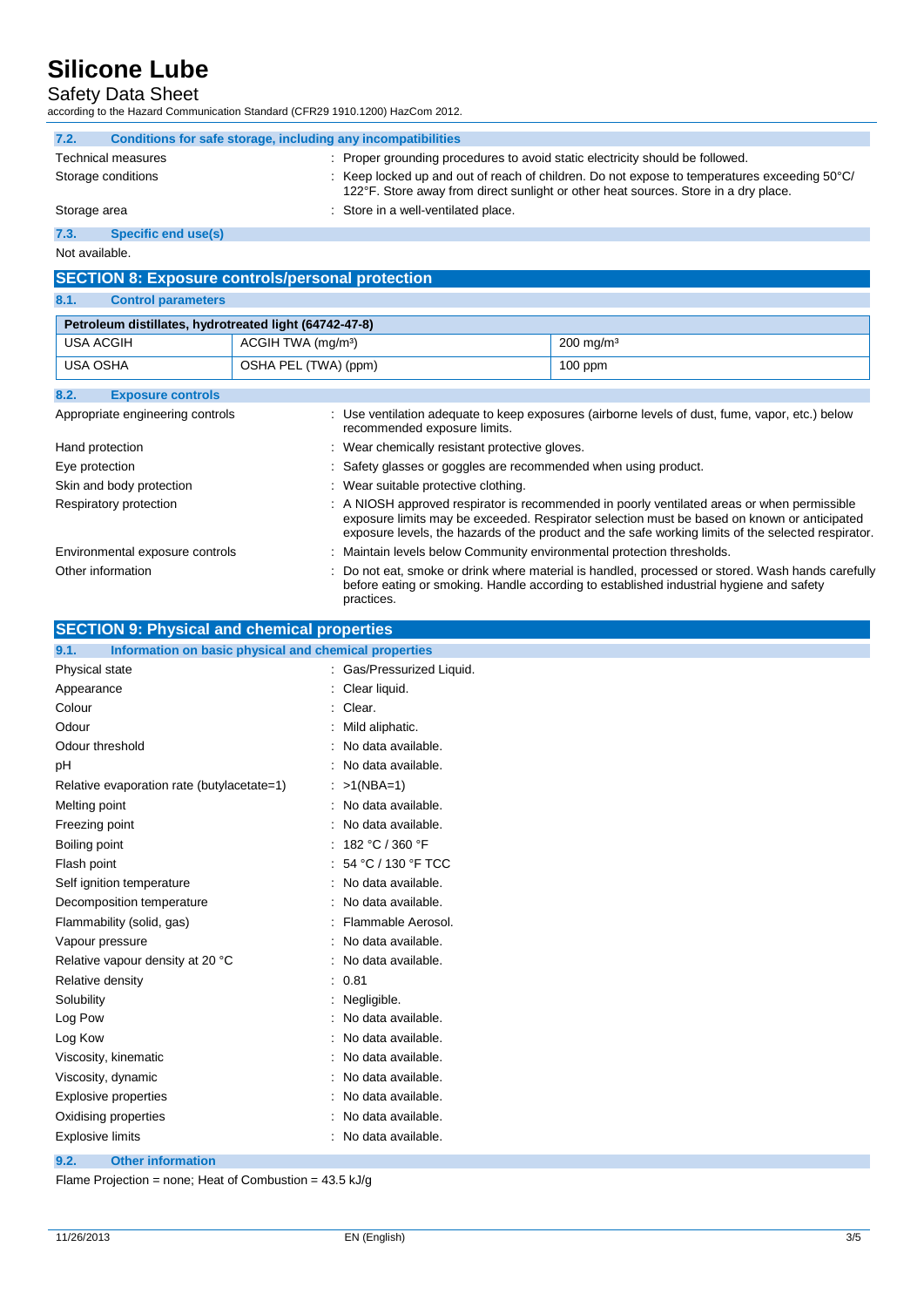### Safety Data Sheet

according to the Hazard Communication Standard (CFR29 1910.1200) HazCom 2012.

| <b>SECTION 10: Stability and reactivity</b>                                |                                                                                                                                                                               |  |  |  |
|----------------------------------------------------------------------------|-------------------------------------------------------------------------------------------------------------------------------------------------------------------------------|--|--|--|
| 10.1.<br><b>Reactivity</b>                                                 |                                                                                                                                                                               |  |  |  |
| No dangerous reaction known under conditions of normal use.                |                                                                                                                                                                               |  |  |  |
| 10.2.<br><b>Chemical stability</b>                                         |                                                                                                                                                                               |  |  |  |
|                                                                            | Stable under normal storage conditions. Extremely flammable aerosol. Contents under pressure. Container may explode if heated. Do not puncture.                               |  |  |  |
| Do not burn.                                                               |                                                                                                                                                                               |  |  |  |
| 10.3.<br><b>Possibility of hazardous reactions</b>                         |                                                                                                                                                                               |  |  |  |
| No dangerous reaction known under conditions of normal use.                |                                                                                                                                                                               |  |  |  |
| 10.4.<br><b>Conditions to avoid</b>                                        |                                                                                                                                                                               |  |  |  |
| Heat. Incompatible materials. Sources of ignition.                         |                                                                                                                                                                               |  |  |  |
| 10.5.<br><b>Incompatible materials</b>                                     |                                                                                                                                                                               |  |  |  |
| Strong oxidizing agents. Strong reducing agents. Water.                    |                                                                                                                                                                               |  |  |  |
| 10.6.<br><b>Hazardous decomposition products</b>                           |                                                                                                                                                                               |  |  |  |
| May include, and are not limited to: oxides of carbon, hydrocarbons.       |                                                                                                                                                                               |  |  |  |
| <b>SECTION 11: Toxicological information</b>                               |                                                                                                                                                                               |  |  |  |
| 11.1.<br>Information on toxicological effects                              |                                                                                                                                                                               |  |  |  |
|                                                                            |                                                                                                                                                                               |  |  |  |
| Acute toxicity                                                             | : Based on available data, the classification criteria are not met.                                                                                                           |  |  |  |
| Petroleum distillates, hydrotreated light (64742-47-8)                     |                                                                                                                                                                               |  |  |  |
| LD50 oral rat                                                              | > 5000 mg/kg                                                                                                                                                                  |  |  |  |
| LD50 dermal rabbit                                                         | > 2000 mg/kg                                                                                                                                                                  |  |  |  |
| LC50 inhalation rat (mg/l)                                                 | $> 5.2$ mg/l/4h                                                                                                                                                               |  |  |  |
| Alkanes, C9-11-iso- (68551-16-6)                                           |                                                                                                                                                                               |  |  |  |
| LD50 oral rat                                                              | 34600 mg/kg                                                                                                                                                                   |  |  |  |
| LD50 dermal rat                                                            | 15400 mg/kg                                                                                                                                                                   |  |  |  |
| LC50 inhalation rat (mg/l)                                                 | $> 12.4$ mg/l/4h                                                                                                                                                              |  |  |  |
| <b>Silicone Spray Lubricant</b>                                            |                                                                                                                                                                               |  |  |  |
| ATE (oral)                                                                 | >2000 mg/kg, rat                                                                                                                                                              |  |  |  |
| ATE (dermal)                                                               | >2000 mg/kg, rabbit                                                                                                                                                           |  |  |  |
| ATE (inhalation)                                                           | >5 mg/l/4h, rat                                                                                                                                                               |  |  |  |
| Skin corrosion/irritation                                                  | Based on available data, the classification criteria are not met.                                                                                                             |  |  |  |
| Serious eye damage/irritation                                              | Based on available data, the classification criteria are not met.                                                                                                             |  |  |  |
| Respiratory or skin sensitisation                                          | Based on available data, the classification criteria are not met.                                                                                                             |  |  |  |
| Germ cell mutagenicity                                                     | Based on available data, the classification criteria are not met.                                                                                                             |  |  |  |
| Carcinogenicity                                                            | : Based on available data, the classification criteria are not met.                                                                                                           |  |  |  |
| Reproductive toxicity                                                      | Based on available data, the classification criteria are not met.                                                                                                             |  |  |  |
| Specific target organ toxicity (single exposure)                           | May cause drowsiness or dizziness.                                                                                                                                            |  |  |  |
| Specific target organ toxicity (repeated<br>exposure)                      | : Based on available data, the classification criteria are not met.                                                                                                           |  |  |  |
| Aspiration hazard                                                          | : May be fatal if swallowed and enters airways.                                                                                                                               |  |  |  |
|                                                                            | : Vapours may cause drowsiness and dizziness. May cause respiratory tract irritation.                                                                                         |  |  |  |
| Symptoms/injuries after inhalation<br>Symptoms/injuries after skin contact | May cause skin irritation. Symptoms may include redness, drying, defatting and cracking of the                                                                                |  |  |  |
|                                                                            | skin.                                                                                                                                                                         |  |  |  |
| Symptoms/injuries after eye contact                                        | May cause eye irritation. Symptoms may include discomfort or pain, excess blinking and tear<br>production, with possible redness and swelling.                                |  |  |  |
| Symptoms/injuries after ingestion                                          | May be fatal if swallowed and enters airways. May cause stomach distress, nausea or vomiting.<br>This product may be aspirated into the lungs and cause chemical pneumonitis. |  |  |  |
| <b>SECTION 12: Ecological information</b>                                  |                                                                                                                                                                               |  |  |  |
| 12.1.<br><b>Toxicity</b>                                                   |                                                                                                                                                                               |  |  |  |

Ecology - general **Ecology** - general in the aquatic environment.